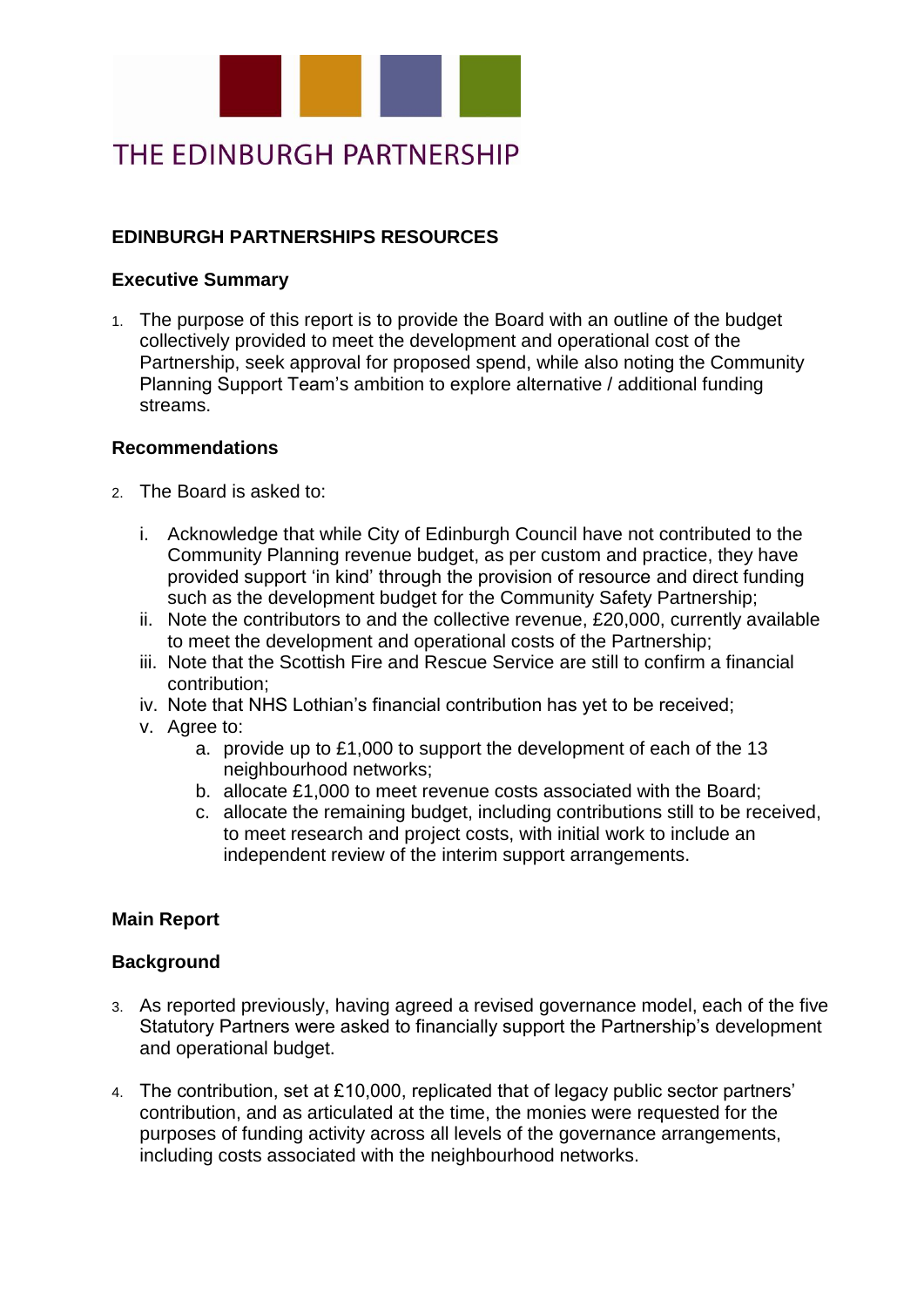### **Budget Outline**

- 5. NHS Lothian has committed to provide £10,000 contribution, however, transfer to the Edinburgh Partnership budget remains outstanding at time of writing.
- 6. The Scottish Fire and Rescue Service have been unable to confirm a financial commitment to date.
- 7. The City of Edinburgh Council was not asked to provide a direct financial contribution recognising its existing support across all levels of the Edinburgh Partnership, both in kind, staffing and direct budget.
- 8. Having received matched financial contributions from two of the five Statutory Partners, namely Police Scotland and Scottish Enterprise, the Partnership budget currently totals £20,000.
- 9. Wider funding opportunities are currently being explored and may become available to support specific pieces of work or projects. Independent funders, as well as initiatives, such as 'innovation' funding provided by the Scottish Government, may deliver additional revenue should a compelling case be developed, with partners seen to be working in concert alongside demonstrably strong community participation.

### **Proposed Spend**

- 10. Recognising the significant development work required, it is proposed to set aside £13,000 of the available for the neighbourhood networks, based notionally on £1,000 per network subject to specific requirements. The funds will be utilised to support general administrative costs such as venue and catering, together with development costs such as publicity and capacity building activity.
- 11. It is proposed that £1,000 should be set aside to discharge costs associated with the running of the Board, to include for example, circumstances wherein a suitable meeting room cannot be sourced from partner organisations.
- 12. It is proposed that the remainder of the budget be utilised to support development and project costs associated with the delivery of the implementation programme considered elsewhere on the agenda. This will include potential costs associated with commissioning an independent review of the interim Community Planning Support Team arrangements, to inform the future support model, options for which will be presented to the Board at its meeting on 18 December 2019.
- 13. Further budgetary updates will also be tabled at the next meeting.